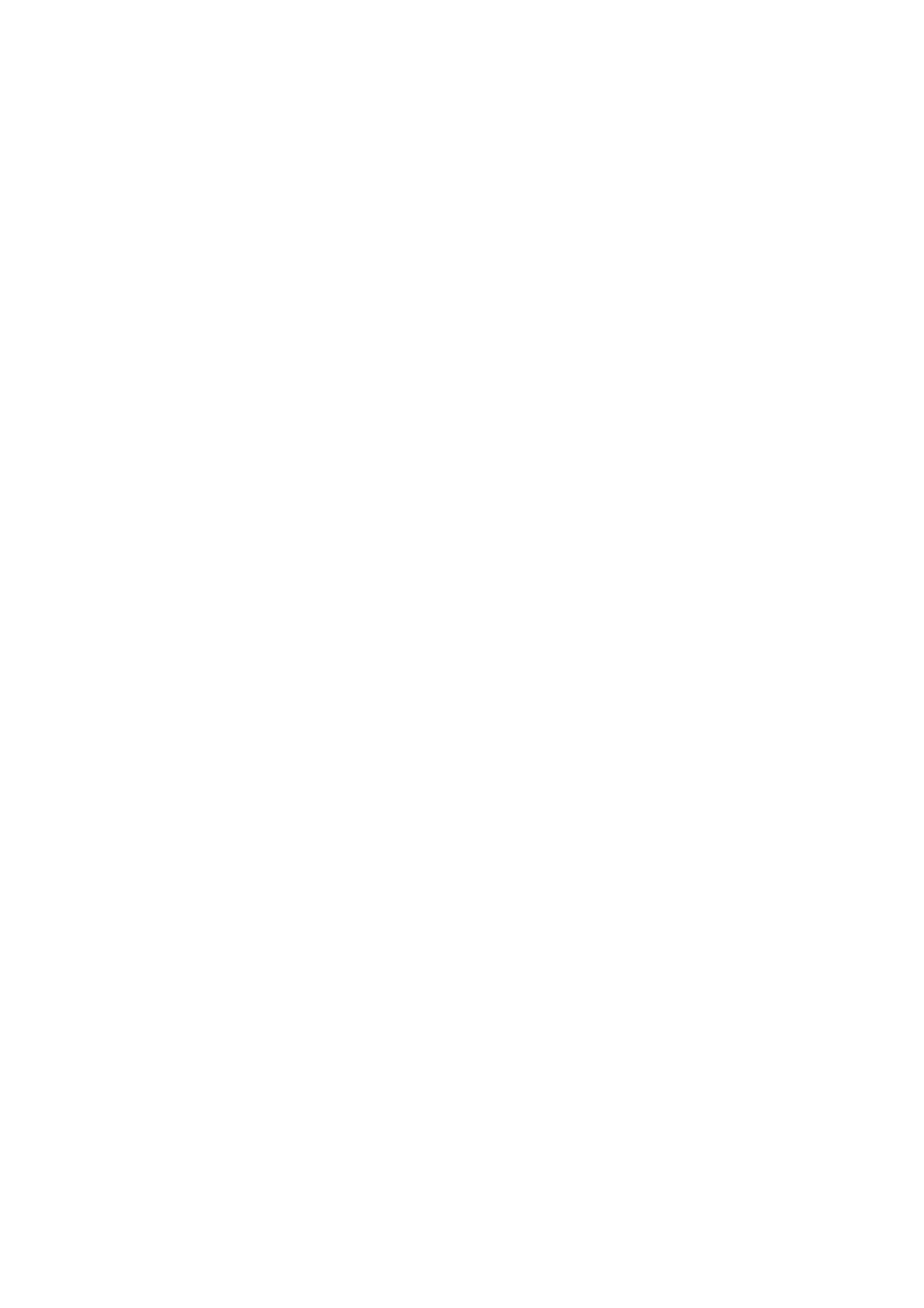

| Introduction         | $\mathsf{V}$ |
|----------------------|--------------|
| 1 Getting Started    | 1            |
| 2 Daily life         | 17           |
| 3 Shopping 1         | 28           |
| 4 Travel             | 41           |
| 5 Health             | 54           |
| 6 The neighbourhood  | 68           |
| 7 Health             | 86           |
| 8 Friends and family | 99           |
| 9 Shopping 2         | 112          |
| 10 Going to work     | 130          |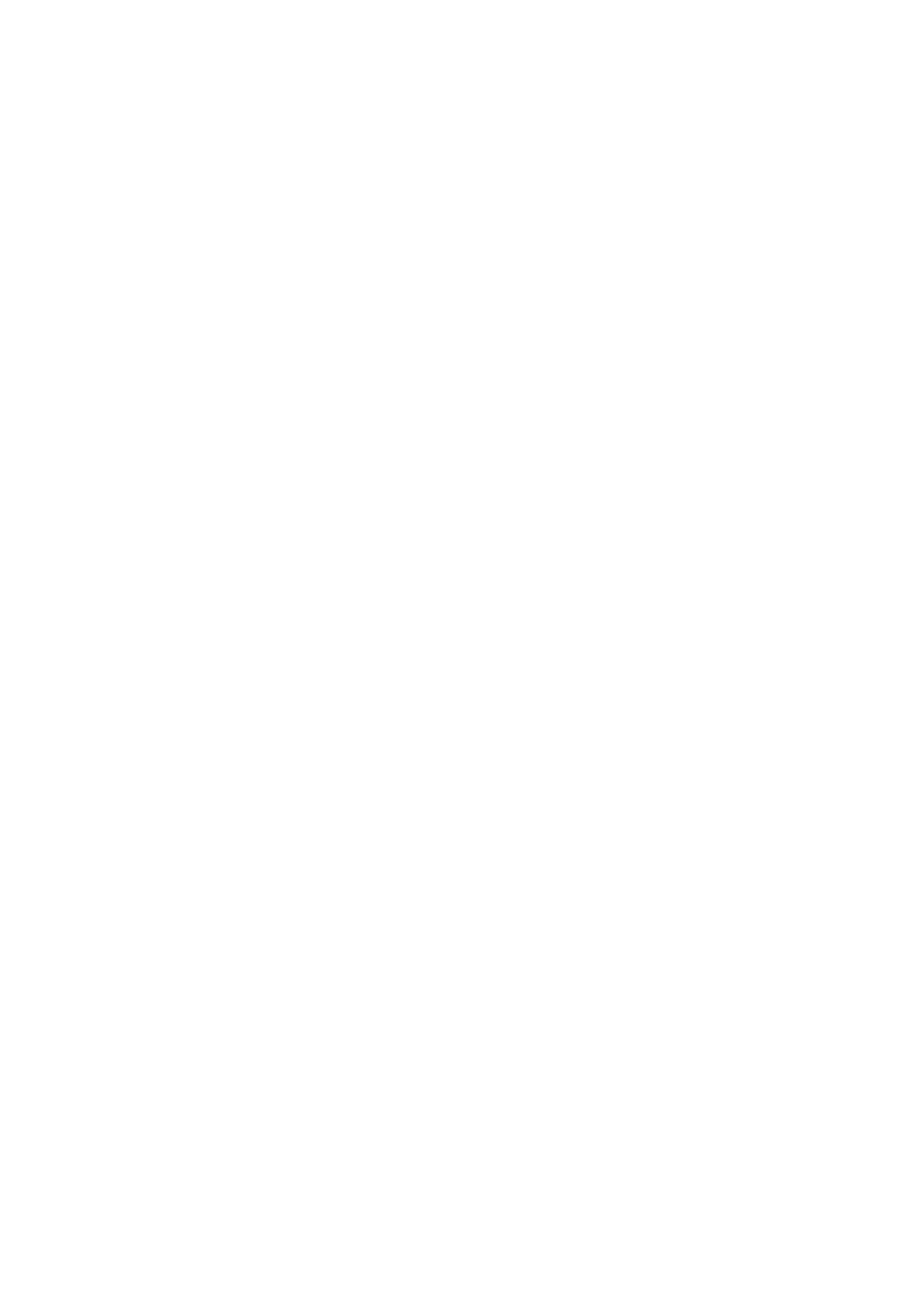

The learning materials for Entry 1 are divided into ten theme-based units covering a broad range of the component skills, knowledge and understanding listed in the ESOL Core Curriculum. They are intended as core materials which can be integrated with and supplemented by other available resources.

The materials are designed to be used flexibly and are produced in a loose-leaf format so that teachers can use them in any order, selecting whole units, sections of units or individual pages according to the differing needs and interests of learners. However, in recognition of the range of skills and progression within Entry 1, the later units are generally more challenging than the earlier units. In addition, some activities are coded in the Teacher's Notes in order to support the teacher in planning their lessons: identifies a slightly more challenging activity;  $\bigodot$  denotes an easier activity.

## **Structure of the units**

Each unit consists of the following:

- an introductory page
- 9 pages of activities for general skills development
- a *Check it* page
- mini-projects
- 4 pages of supplementary Reading and Writing activities

While there is some overall coherence in terms of theme and contexts, individual pages or linked pairs of pages have been designed so that they can be exploited independently.

### *Introduction (page 1)*

This has:

- visual images and accompanying question prompts to be used for scene setting and as a warm-up activity to stimulate ideas and discussion
- objectives for the unit
- ESOL Core Curriculum codes.

The wording of the objectives is a simplified version of Core Curriculum terminology and is intended to be as accessible as possible for learners. Where appropriate, the teacher should guide learners through the objectives, using the tick boxes to identify objectives relevant for them. These can in turn relate to the priorities already identified in the learner's Individual Learning Plan (ILP) or, alternatively, form part of the on-going assessment process and contribute to the development of the ILP. This will need to be mediated in different ways, e.g. using bilingual translation, for complete beginners.

### *Skills development (pages 2–10)*

These have:

- activities to develop the skills of speaking, listening, reading and writing and language
- a footnote referencing the Curriculum Codes for skills covered
- 'Remember' boxes providing brief summaries of language or skills components
- The codes relate to primary objectives covered in the activities represented on the page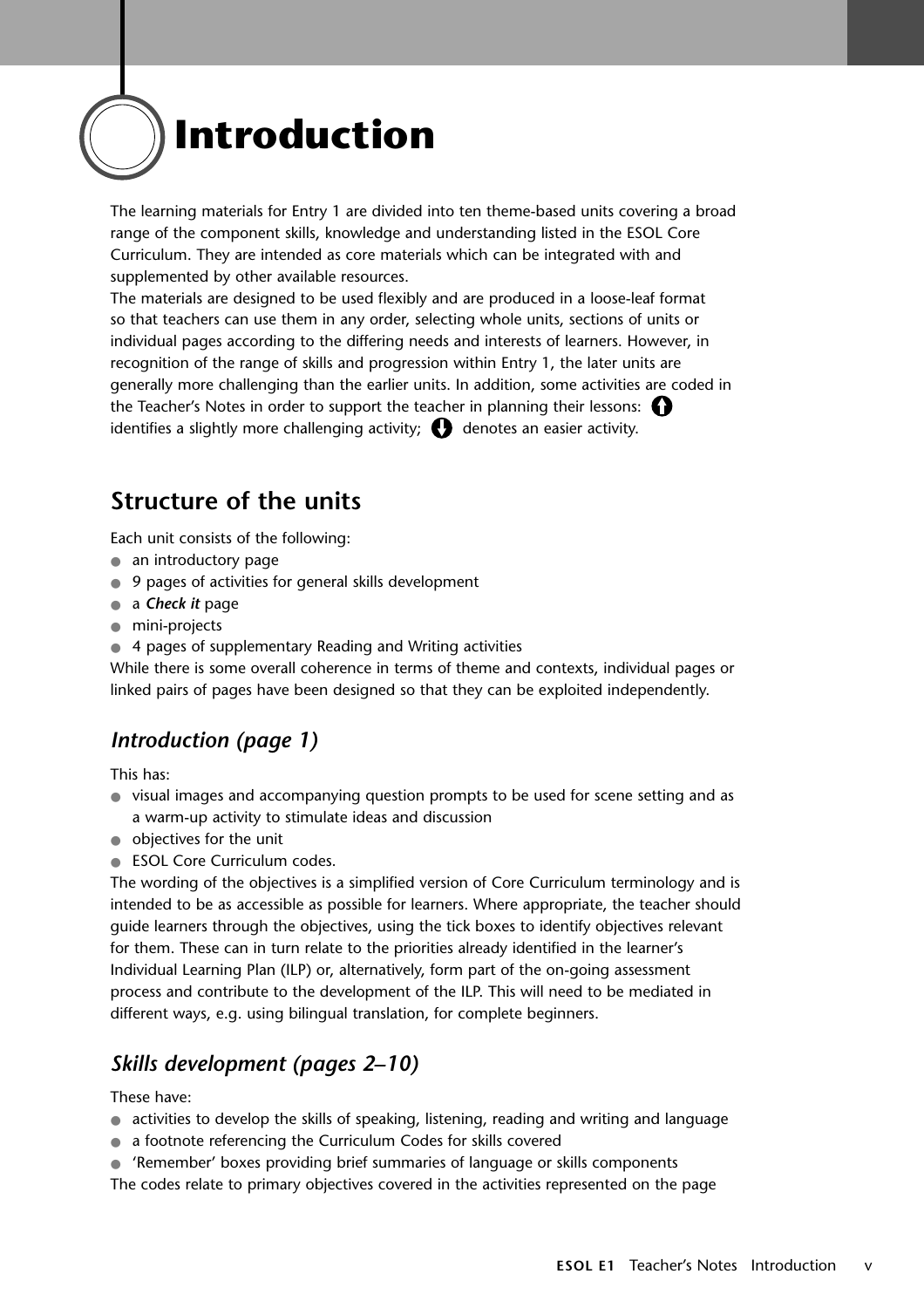and not those which may be practised incidentally. While skills development is embedded in the activities on the page, this represents a small proportion of the total activity embedded in the Teacher's Notes. It is assumed that much learning will take place off the page through preparatory, supplementary and extension activities and in response to learners' progress and needs. 'Remember' boxes appear throughout the units. They can be referred to and exploited by the teacher and learner at appropriate points in the lesson.

## *Check it (page 11)*

This has short review activities to check some language points from the unit. These are designed to be used outside class time and can be selfchecked using the key at the back of each unit of material. They provide the learner and the teacher with the opportunity to assess individual progress and identify any areas of weakness where further work is needed.

## *Mini-projects (page 12)*

These have:

- suggestions for short activities involving independent learning outside the classroom
- self-evaluation
- section for the learner to reflect on their own progress.

These short activities often involve research or interaction with the local community. In such cases it would be beneficial for the teacher to add local knowledge to the activity so that it reflects more accurately the situation and interests of the learners. Learners undertake these tasks to gain confidence in new situations. The expectation is that learners will achieve tasks in different ways, according to their current skills and level of confidence.

The self-evaluation activity is clearly more relevant for those learners who have engaged with larger sections of the unit. There is a self-evaluation checklist with key objectives of the unit. This may need mediating for the learner.

## *More reading and writing (pages 13–16)*

These have focused activities to support the development of literacy skills at word, sentence and text level.

These pages provide some supplementary activities for the development of literacy skills. They generally link with the theme of the unit but can be used at any point. The teacher should continue to provide learner-centred activities based on their knowledge of individual learners' interests and needs, e.g. through language experience, personal key word lists and so on.

## *Additional materials in the unit*

#### **Audio**

- recordings of listening materials to support the activities within the unit
- scripts located at the end of each unit.

The recordings are available on CD-ROM and audio cassette. The accompanying scripts provide an additional resource for follow-up work and more supported listening.

#### **Answer key**

Full answers are printed at the end of each unit and offer opportunities for self-checking.

#### **Teacher's Notes**

These include:

- a full listing of resources, including extra resources for the teacher to supply
- rationales for each page
- detailed notes for each activity, intended for guidance
- ideas for differentiation and extension activities
- arrows to indicate activities which are more challenging  $\bigcap$  and easier  $\bigcap$ .

Teachers should adapt, modify and supplement the activities and materials according to the needs of their learner group. Most activities have suggestions (differentiation and extension notes) for how to adapt them for learners at different levels of confidence, often within the same group. Experiment with different ways of exploiting the same activity to meet the differing needs, skills levels, interests and learning preferences. Be aware of differences in terms of learning style. Arrows also indicate those activities which learners may find more challenging and or easier. Teachers can also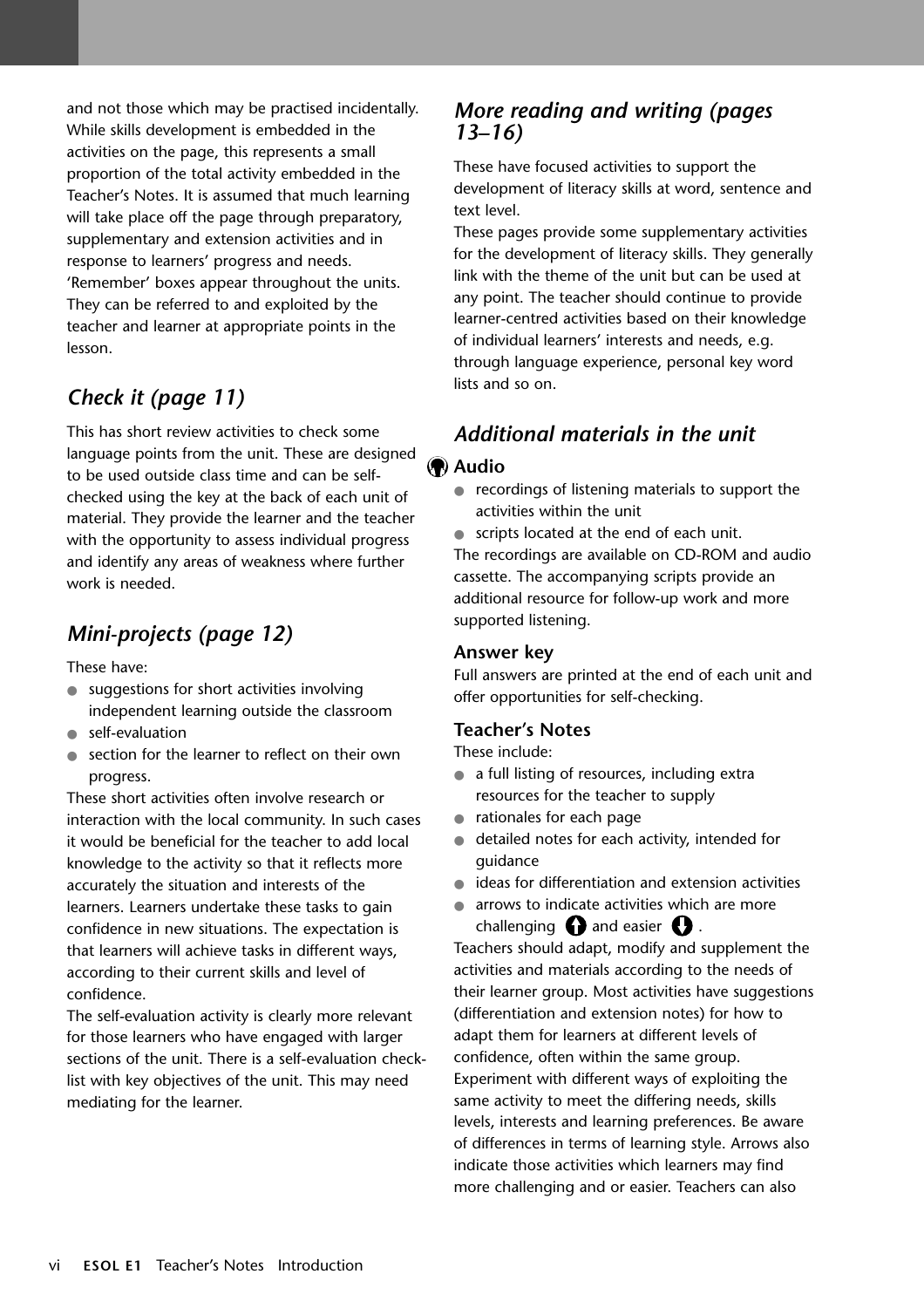draw on the wide range of learning activities described throughout the ESOL Core Curriculum.

#### **Photocopiable resources**

These are supplementary photocopiable task sheets. Within the learning materials, some activities refer to additional resources, e.g. role play, re-ordering exercise, information gap. These are located at the back of the Teacher's Notes. The teacher can copy and distribute these to learners, as required.

#### **Rules and Tools**

- These are supplementary reference materials.
- These provide simple summaries of many of the language points and skills covered in the materials.
- They are designed to be printed out and reproduced for additional reinforcement and for learners' reference. (They are available on a CD-ROM.)

## *Approaches to teaching and learning*

- Individual learners may have substantial differences in their current level of achievement in different skills, and have what is described as a 'spikey' profile. The materials will need to be selected, adapted and supplemented accordingly.
- In group settings, there will inevitably be variations in terms of skills level between learners. The Differentiation section in the Teacher's Notes gives suggestions for using activities in different ways.
- Draw on learners' own language as a resource for learning. Use bilingual approaches, for example:
	- lists with direct translation for some key words
	- planning the content of writing in mother tongue for those literate in first language
	- learners with shared language discussing answers to questions in their own language
	- training in the use of bilingual dictionaries
	- comparing language structures in English and first language.
- Encourage independent learning (see suggestions for activities in the ESOL Core Curriculum).
- Encourage learners to develop study skills through organising their work in a folder,

keeping records of new vocabulary, practising spelling systematically, drafting and redrafting work, using grammar book and dictionary effectively, developing self-evaluation and so on.

- Incorporate communicative activities and games to add variety, reinforce learning and provide more relaxed opportunities for practice. There are many commercially available EFL resources. These need to be selected with the usual criteria of appropriateness to cultural background and life experiences of learners but they can often be used with minimal modification.
- While pair and group work feature in the units, opportunities should not be missed for getting students into 'mingling' activities.
- The materials provide a vehicle for the introduction or revision of a wide range of grammatical forms. However, the teacher will need to introduce a range of activities to reinforce and extend learning of grammar.
- Choral practice or drilling can be a useful tool for reinforcing learning and rehearsing grammatical forms. It can often add pace to the lesson. Teachers need to use their judgement in how to use this technique.
- There are activities for integrating the teaching of pronunciation. This is an area to extend in relation to specific difficulties learners may have.
- It is important to recognise the stages of development of learners and different priorities in terms of developing fluency or accuracy. While the teaching of underpinning grammar and pronunciation places an emphasis on improving accuracy, it is important to avoid over-correcting at the expense of communication, e.g. while doing a role-play activity in a challenging situation.
- It is important to draw on learners' knowledge and experience as part of the learning process and find opportunities to personalise learning. The authors of the materials have avoided using trigger material which would automatically require learners to recall uncomfortable or painful experiences. In dealing with this issue, the teacher needs to use his or her judgement and sensitivity based on knowledge of the learners.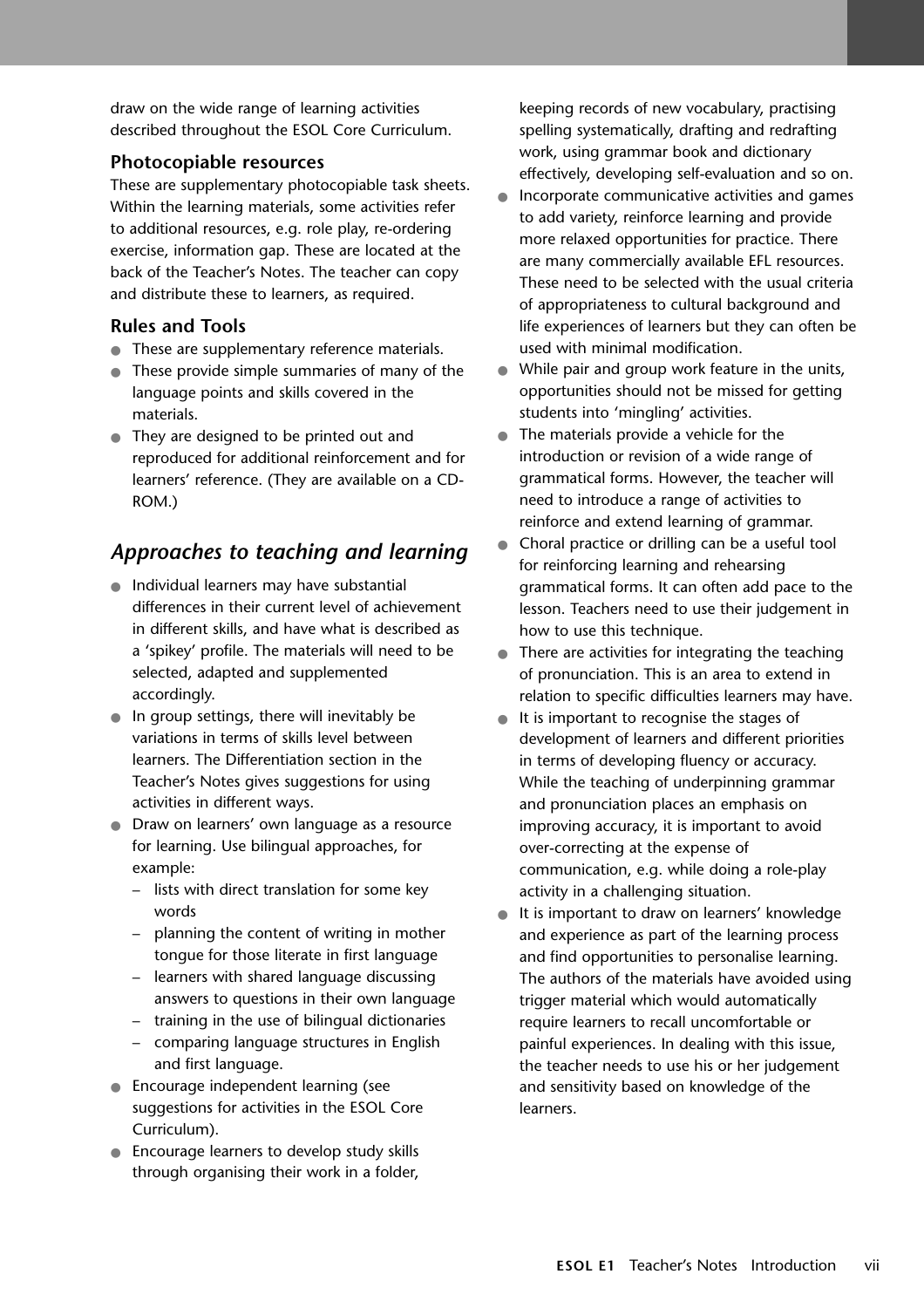## *Suggested additional resources*

- Where possible, provide a rich learning environment. In some venues, it may be possible for the teacher and learners to keep a record on a wall display. Paper speech bubbles, 'Post-it' notes, pictures, prompt cards, new vocabulary items, visual mnemonics for language points and displays of the students' own work can all be included.
- Provide simple feedback sheets or checklists for self-assessment or peer assessment, e.g. for writing, oral presentations and so on. Learners often need time to develop the skill of constructive criticism but it is a useful step in encouraging reflective learning.
- Introduce locally relevant materials newspapers, leaflets, timetables and other authentic materials – into the classroom. This is an ideal opportunity to make learning relevant to learners (see suggestions under the Materials section for each unit). Use photographs and pictures as a stimulus to open discussions and ask questions, establish context, clarify concept and engage learners.
- Simple writing frames have been included in the materials for some activities. These are easy to prepare, either as handouts or on an OHT, and provide more support for the staged development of writing skills.

## *Using ICT in the classroom*

Most units include suggestions as to how Information and Communication Technology (ICT) might be incorporated into the learning programme. These activities are optional and an alternative approach is usually included. It is recognised that ESOL learners will be at different stages of familiarity with using ICT and in many learning contexts there may be no access to such resources. However, given the increasing role of ICT in everyday life, and its many advantages in increasing motivation and self-esteem, it should be exploited as a resource and an area for skills development where possible.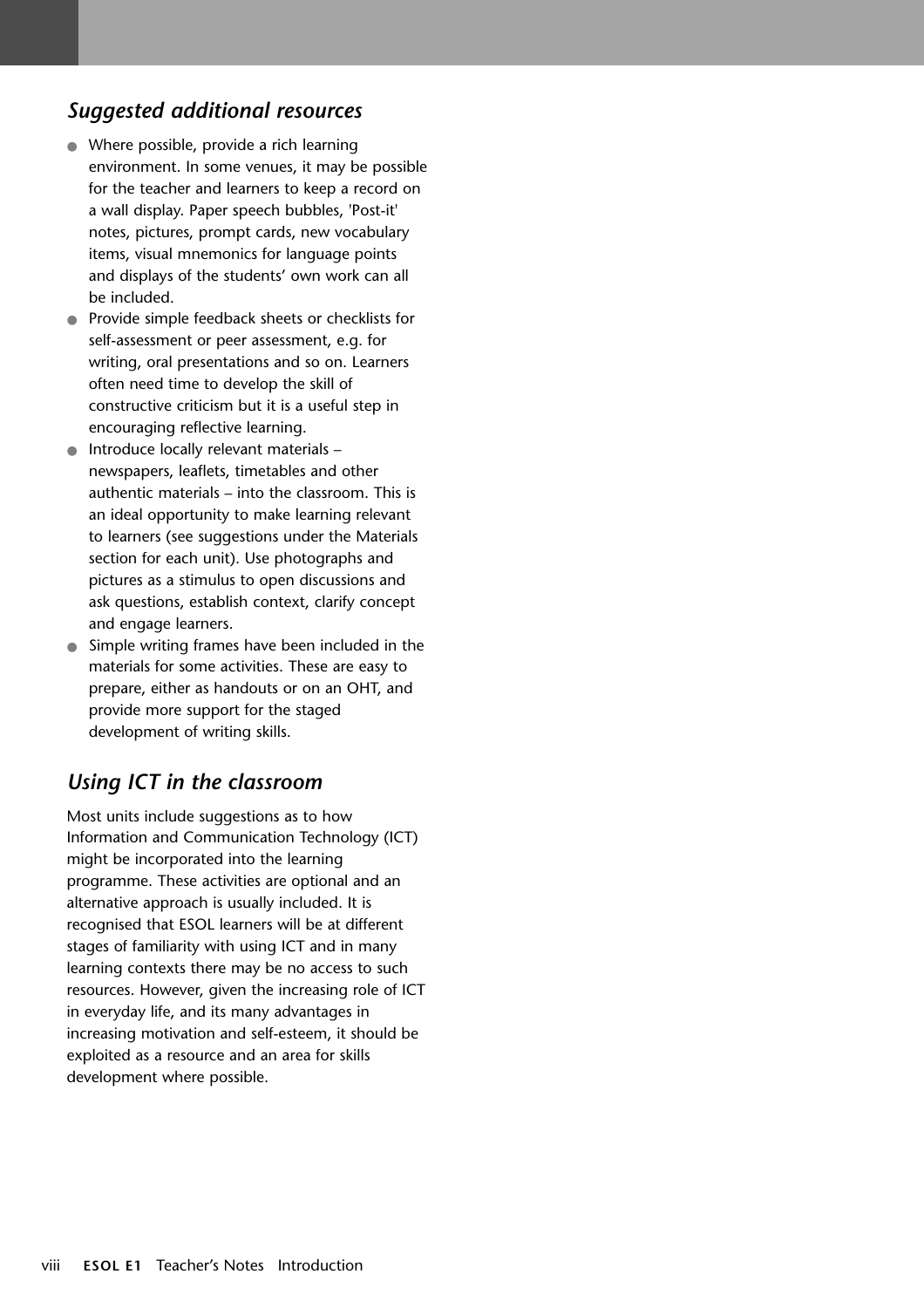# **Index to curriculum objectives**

## *Speaking and listening*

| <b>Skill</b>                                      | Skill code | Unit           | Page(s)                 |
|---------------------------------------------------|------------|----------------|-------------------------|
| Use stress and intonation to make speech Sc/E1.1a |            | 1              | 2                       |
| comprehensible to a sympathetic                   |            | 2              | 2, 7                    |
| native speaker                                    |            | 3              | 2, 6, 8                 |
|                                                   |            | 4              | 4                       |
|                                                   |            | 6              | 8                       |
|                                                   |            | 7              | 3                       |
|                                                   |            | 8              | 2, 5, 6                 |
| Articulate the sounds of English to be            | Sc/E1.1b   | $\overline{2}$ | $\overline{7}$          |
| comprehensible to a sympathetic                   |            | 3              | 5                       |
| native speaker                                    |            | 6              | 9                       |
|                                                   |            | 8              | 3                       |
| Make requests: ask for things or action           | Sc/E1.2a   | 1              | $\overline{4}$          |
|                                                   |            | 3              | 6, 10                   |
|                                                   |            | 4              | 7                       |
|                                                   |            | 5              | 6, 8                    |
|                                                   |            | 8              | 4                       |
|                                                   |            | 9              | 4                       |
| Make requests: ask permission                     | Sc/E1.2b   | 10             | 10                      |
| Ask for personal details                          | Sc/E1.3a   | 1              | 2, 3                    |
|                                                   |            | 7              | 6                       |
| Ask for information                               | Sc/E1.3b   | 3              | 4, 6, 10                |
|                                                   |            | 4              | 4, 9, 7                 |
|                                                   |            | 5              | 4, 9                    |
|                                                   |            | 6              | 9                       |
|                                                   |            | 7              | 2, 3, 4, 5, 8           |
|                                                   |            | 8              | 3, 10                   |
|                                                   |            | 9              | 3, 5, 6,                |
|                                                   |            | 10             | 3                       |
| Ask for directions and location                   | Sc/E1.3c   | 3              | 3,                      |
|                                                   |            | 4              | 6                       |
|                                                   |            | 6              | 4, 6, 7, 8              |
|                                                   |            | 9              | $\overline{2}$          |
| Ask for clarification                             | Sc/E1.3d   | 1              | $\overline{\mathbf{4}}$ |
|                                                   |            | 4              | 7                       |
|                                                   |            | 5              | 6                       |
|                                                   |            | 6              | 8                       |
|                                                   |            | 10             | 3                       |
| Make simple statements of fact                    | Sc/E1.4a   | 3              | 8                       |
|                                                   |            | 4              | 2, 3, 4                 |
|                                                   |            | 5              | 2, 5, 10                |
|                                                   |            | 6              | 4, 6, 9                 |
|                                                   |            | 7              | 2, 3, 4, 10             |
|                                                   |            | 8              | 3, 4, 5, 8, 10          |
| Give personal information                         | Sc/E1.4b   | 1              | 2, 3, 8                 |
|                                                   |            | 2              | 2, 4                    |
|                                                   |            | 5              | 2, 10                   |
|                                                   |            | 7              | 10                      |
|                                                   |            | 9              | 6                       |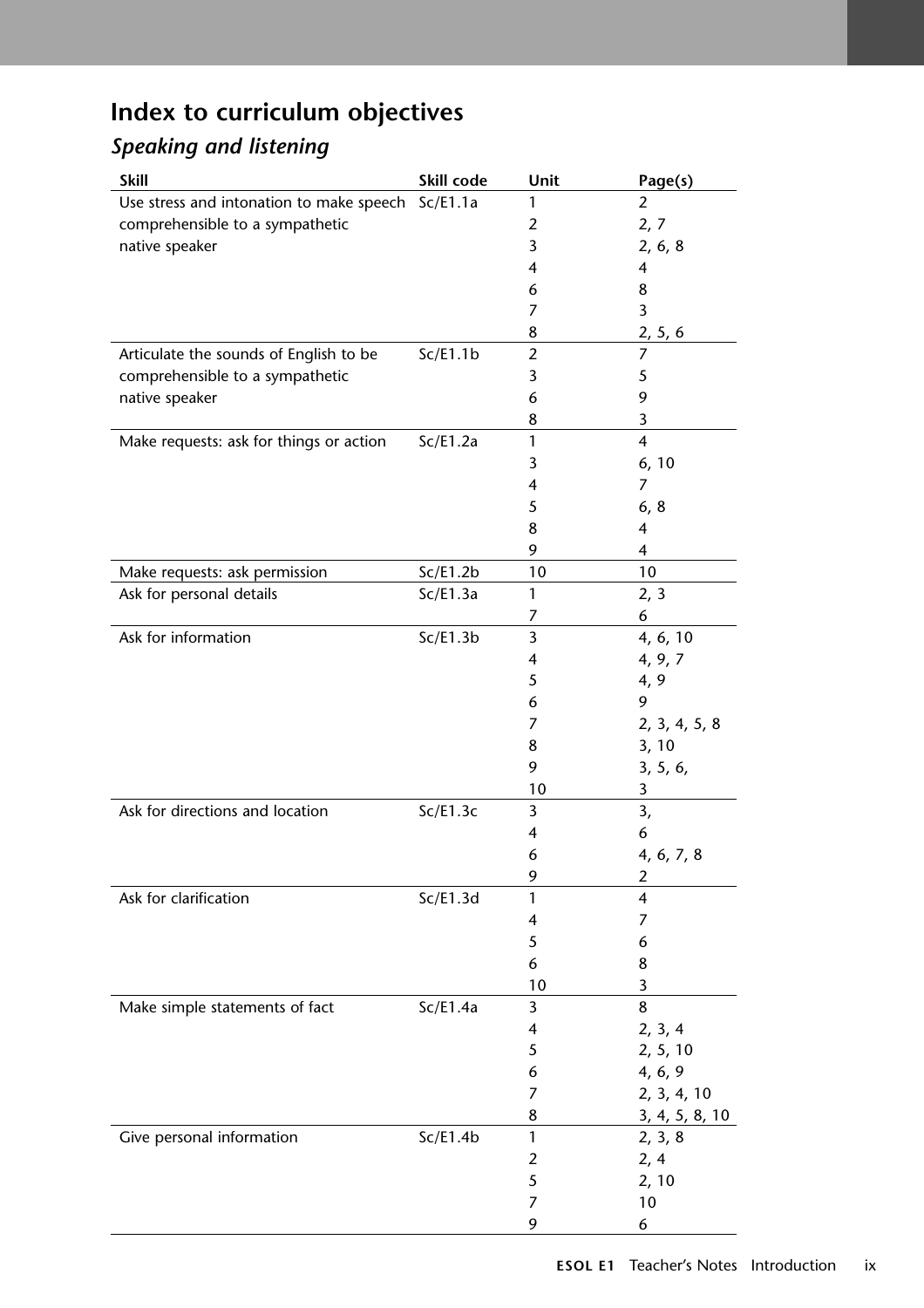| Give directions and instructions                            | Sc/E1.4c | 6              | 6, 8                    |
|-------------------------------------------------------------|----------|----------------|-------------------------|
| Give a description                                          | Sc/E1.4d | 10<br>6        | 6<br>3                  |
| Deal with another person's                                  | Sc/E1.4e | 6              | 9                       |
| misunderstanding                                            |          | 10             | 7                       |
| Take part in social interaction                             | Sd/El.1a | 1              | 3, 6                    |
|                                                             |          | 8              | 2, 4, 5, 6, 7           |
|                                                             |          | 10             | 5                       |
| Take part in more formal interaction                        | Sd/El.1b | 9              | $\overline{4}$          |
|                                                             |          | 6              | 9                       |
|                                                             |          | 10             | 7                       |
| Express likes and dislikes, feelings, etc                   | Sd/El.1c | 1              | $\overline{7}$          |
|                                                             |          | 2              | 7                       |
|                                                             |          | 9              | 10                      |
|                                                             |          | 10             | 8                       |
| Recognise context and predict                               | Lr/E1.1a | 4              | 6                       |
| general meaning                                             |          | 8              | 8                       |
|                                                             |          | 9              | 4                       |
|                                                             |          | 10             | 7                       |
| Listen for gist in short explanations                       | Lr/E1.1b | 7              | 9                       |
| and narratives                                              |          | 9              | $\overline{\mathbf{4}}$ |
|                                                             |          | 10             | $\overline{2}$          |
| Listen for gist in a conversation                           | Lr/E1.1c | 5              | 8                       |
|                                                             |          | 6              | $\overline{2}$          |
|                                                             |          | 8              | 2, 8                    |
|                                                             |          | 10             | 8                       |
| Listen for gist and respond, in a<br>face-to-face situation | Lr/E1.1d | 1              | 6                       |
| Listen for details in short narratives                      | Lr/E1.2a | $\mathbf{1}$   | 4                       |
| and explanations                                            |          | $\overline{2}$ | $\overline{2}$          |
|                                                             |          | 3              | 8                       |
|                                                             |          | 4              | 7, 2                    |
|                                                             |          | 9              | 3                       |
|                                                             |          | 10             | $\overline{2}$          |
| Listen for detail and respond, in a                         | Lr/E1.2b | 1              | 2, 3, 5, 6, 8           |
| face-to-face situation                                      |          | 3              | 8, 10                   |
|                                                             |          | 4              | 7                       |
|                                                             |          | 5              | 5, 10                   |
|                                                             |          | 6              | 4, 6                    |
|                                                             |          | 8              | 2, 3, 4,, 6, 7,         |
|                                                             |          |                | 8, 10                   |
|                                                             |          | 9              | 2, 5, 6                 |
|                                                             |          | 10             |                         |
| Listen for grammatical detail                               | Lr/E1.2c | 6              | $\overline{3}$          |
|                                                             |          | 7              | 7,8                     |
|                                                             |          | 8              | 3, 10                   |
|                                                             |          | 10             | 4                       |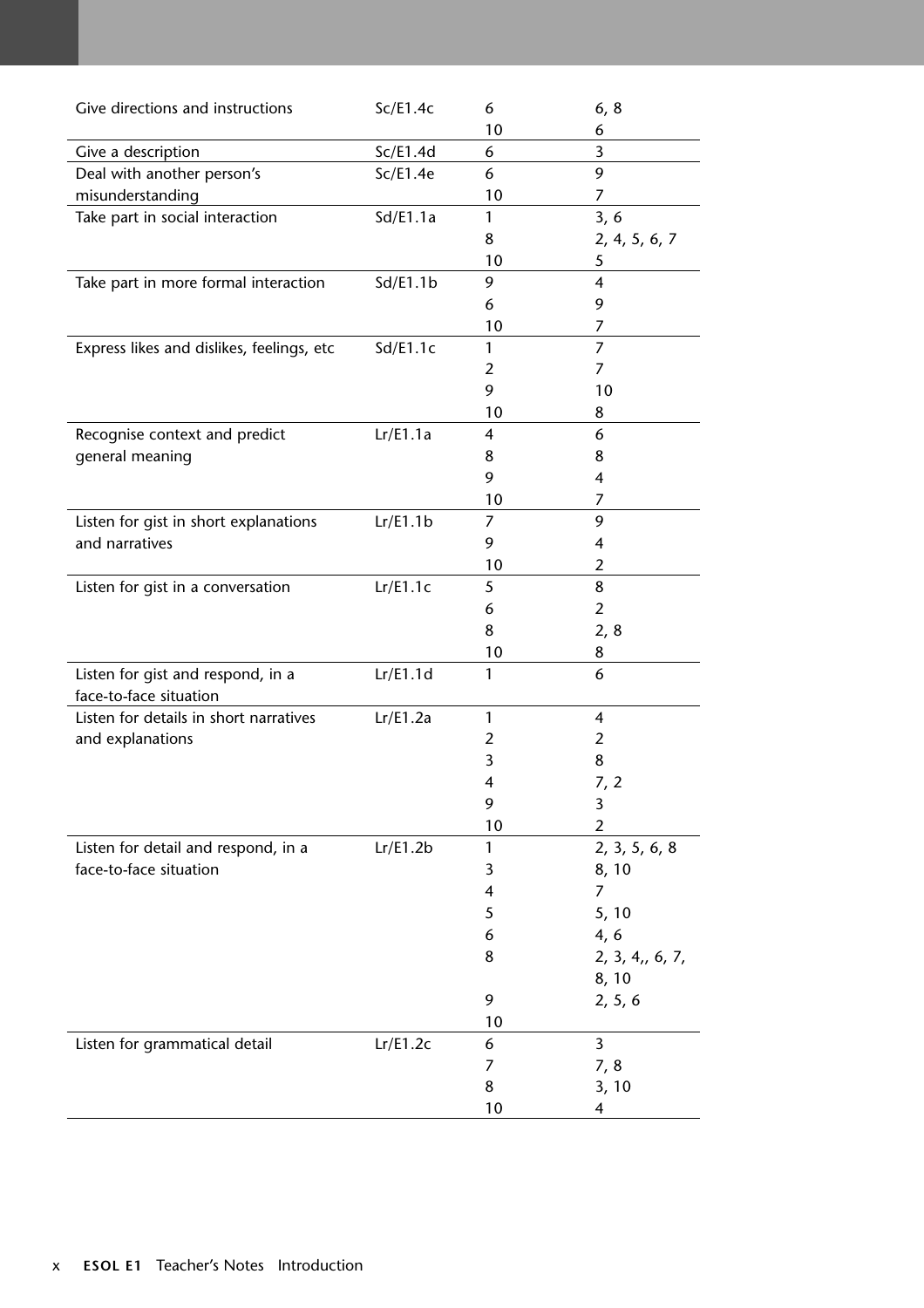|                                    |             |                | 10             |
|------------------------------------|-------------|----------------|----------------|
| Listen for phonological detail     | Lr/E1.2d    | 1              |                |
|                                    |             | $\overline{2}$ | 2, 7           |
|                                    |             | 3              | 6              |
|                                    |             | 4              | 3              |
|                                    |             | 6              | 9              |
|                                    |             | 7              | 14             |
|                                    |             | 8              | 6, 16          |
| Listen and extract key information | Lr/E1.2e    | $\overline{2}$ | 6              |
|                                    |             | 3              | 2, 4, 6, 8, 10 |
|                                    |             | 4              | 4, 9           |
|                                    |             | 5              | 6              |
|                                    |             | 6              | 2, 3, 4, 6, 8, |
|                                    |             |                | 9              |
|                                    |             | 7              | 2, 3, 6, 8, 10 |
|                                    |             | 8              | 5, 6, 7, 8, 10 |
| Follow single-step instructions    | Lr/E1.3a    | 5              | 9              |
|                                    |             | 10             | 4              |
| Follow directions                  | Lr/E1.3b    | 6              | 6, 8           |
| Listen and respond to requests for | Lr/E1.4a, b | $\overline{2}$ | $\overline{2}$ |
| personal information               |             | 5              | $\overline{2}$ |
|                                    |             | 7              | 6              |
|                                    |             | 9              | 6              |
| Recognise a speaker's feeling and  | Lr/E1.5a    | 9              | 10             |
| attitude                           |             | 10             | 5, 8, 10       |
| Take part in social conversation   | Lr/E1.5b    | 8              | 2, 5, 6, 7     |
|                                    |             | 10             | 5              |
| Take part in more formal exchanges | Lr/E1.5c    | 5              | 6, 8, 10       |
|                                    |             | 7              | 10             |
| Follow a simple discussion on a    | Lr/E1.5d    | $\star$        |                |
| familiar topic                     |             |                |                |
|                                    |             |                |                |

# *Reading and writing*

| <b>Skill</b>                           | Skill code | <b>Unit</b> | Page(s)      |
|----------------------------------------|------------|-------------|--------------|
| Follow a short narrative on a familiar | Rt/E1.1a   | 2           | 4            |
| topic or experience                    |            | 4           | 10, 15,      |
|                                        |            | 6           | 4            |
|                                        |            | 7           | 14           |
|                                        |            | 8           | 8, 14        |
|                                        |            | 10          | 15           |
| Obtain information from texts          | Rt/E1.1b   | 2           | 10           |
|                                        |            | 4           | 4, 9         |
|                                        |            | 5           | 3, 9, 15     |
|                                        |            | 6           | 6, 8, 10, 14 |
|                                        |            | 7           | 10           |
|                                        |            | 8           | 9,           |
|                                        |            | 9           | 6, 8, 9, 15  |
|                                        |            | 10          | 13           |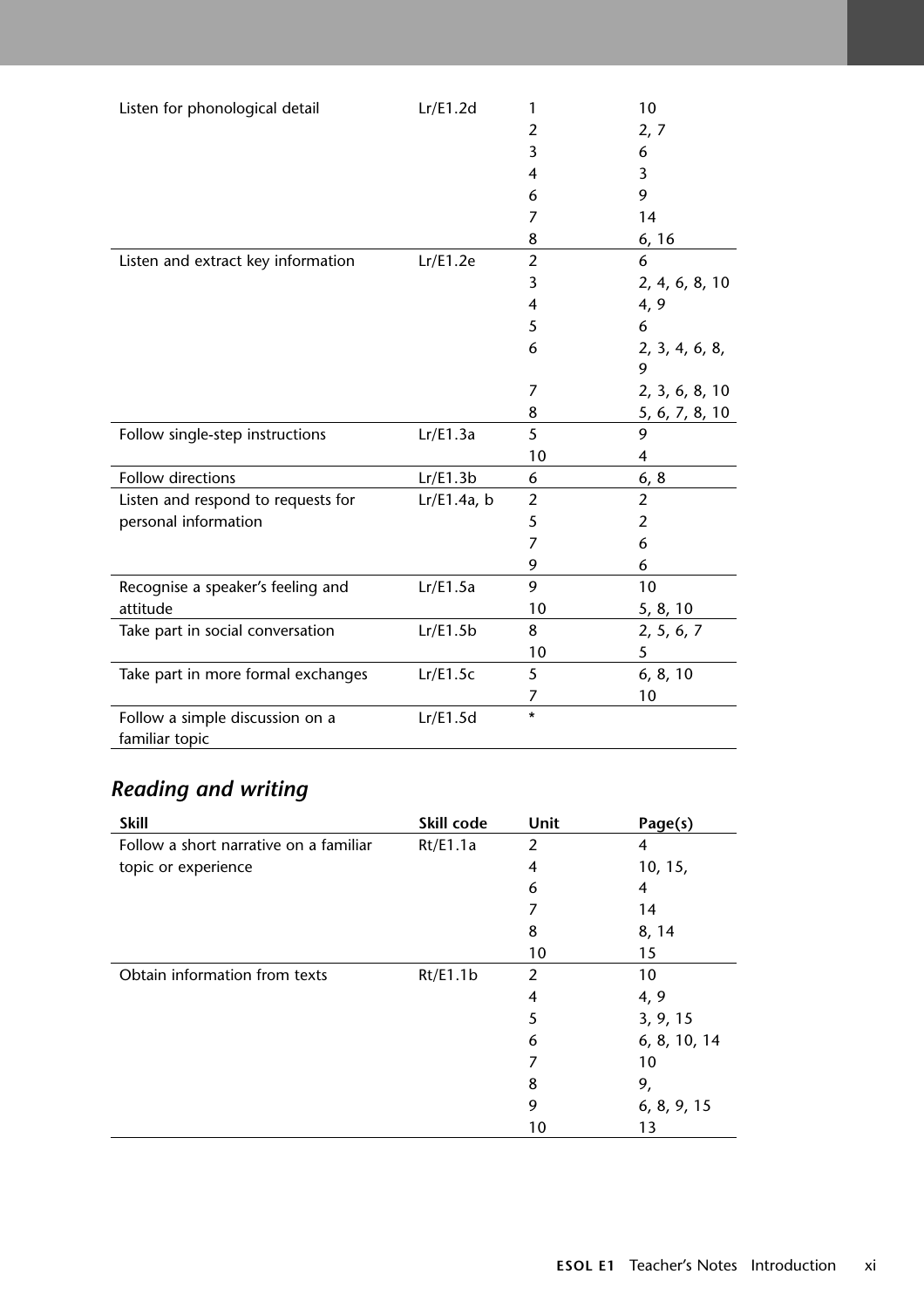| Recognise that the way a text looks     | Rt/E1.2a | 1              | 14                      |
|-----------------------------------------|----------|----------------|-------------------------|
| can help predict its purpose            |          | 3              | 9                       |
|                                         |          | 5              | 15                      |
|                                         |          | 6              | 14                      |
|                                         |          | 7              | 10                      |
|                                         |          | 8              | 9                       |
|                                         |          | 9              | 6                       |
|                                         |          | 10             | 13, 14                  |
| Read and recognise simple sentence      | Rs/E1.1a | 1              | 9, 16                   |
| structures                              |          | $\overline{2}$ | 4, 8, 10,               |
|                                         |          | 3              | 15                      |
|                                         |          | 4              | 13                      |
|                                         |          | 5              | 9                       |
|                                         |          | 6              | 13                      |
|                                         |          | 7              | 9, 13                   |
|                                         |          | 8              | 8, 13, 14, 16           |
|                                         |          | 9              | 3                       |
|                                         |          | 10             | 15                      |
| Use punctuation and capitalisation to   | Rs/E1.1b | $\overline{2}$ | 8                       |
| aid understanding                       |          | 3              | 15                      |
|                                         |          | 6              | $\overline{\mathbf{4}}$ |
|                                         |          | 8              | 14                      |
| Recognise a limited number of words,    | Rw/E1.1a | $\mathbf{1}$   | 5, 7, 14, 15            |
| signs and symbols                       |          | $\overline{2}$ | 2, 4, 8, 10. 13,        |
|                                         |          |                | 14, 16                  |
|                                         |          | 3              | 2, 4, 5, 6, 9,          |
|                                         |          |                | 13, 14                  |
|                                         |          | 4              | 2, 6, 14                |
|                                         |          | 5              | 3, 4, 8 14              |
|                                         |          | 6              | 4, 13                   |
|                                         |          | 7              | 2, 4, 9, 10, 13,        |
|                                         |          |                | 14, 16                  |
|                                         |          | 9              | 3, 4, 13                |
|                                         |          | 10             | 2, 3, 8, 14, 16         |
|                                         |          |                | 14                      |
| Use knowledge of basic sound-letter     | Rw/E1.2a | 4              | 13, 14                  |
| correspondence to help sound out        |          | 6              | 16                      |
| unfamiliar words                        |          | 7              | 14                      |
|                                         |          | 9              | 13, 16                  |
| Identify the letters of the alphabet in | Rw/E1.3a | 1              | 13                      |
| both upper and lower case               |          | 2              | 9                       |
|                                         |          | 5              | 13                      |
|                                         |          | 6              | 13                      |
|                                         |          | 7              | 16                      |
|                                         |          | 8              | 15                      |
| Recognise digits                        | Rw/E1.3b | 1              | 8                       |
|                                         |          | 2              | 4                       |
|                                         |          | 3              | 6, 9, 14                |
|                                         |          | 4              | 3                       |
|                                         |          | 6              | 10                      |
|                                         |          | 9              | 8                       |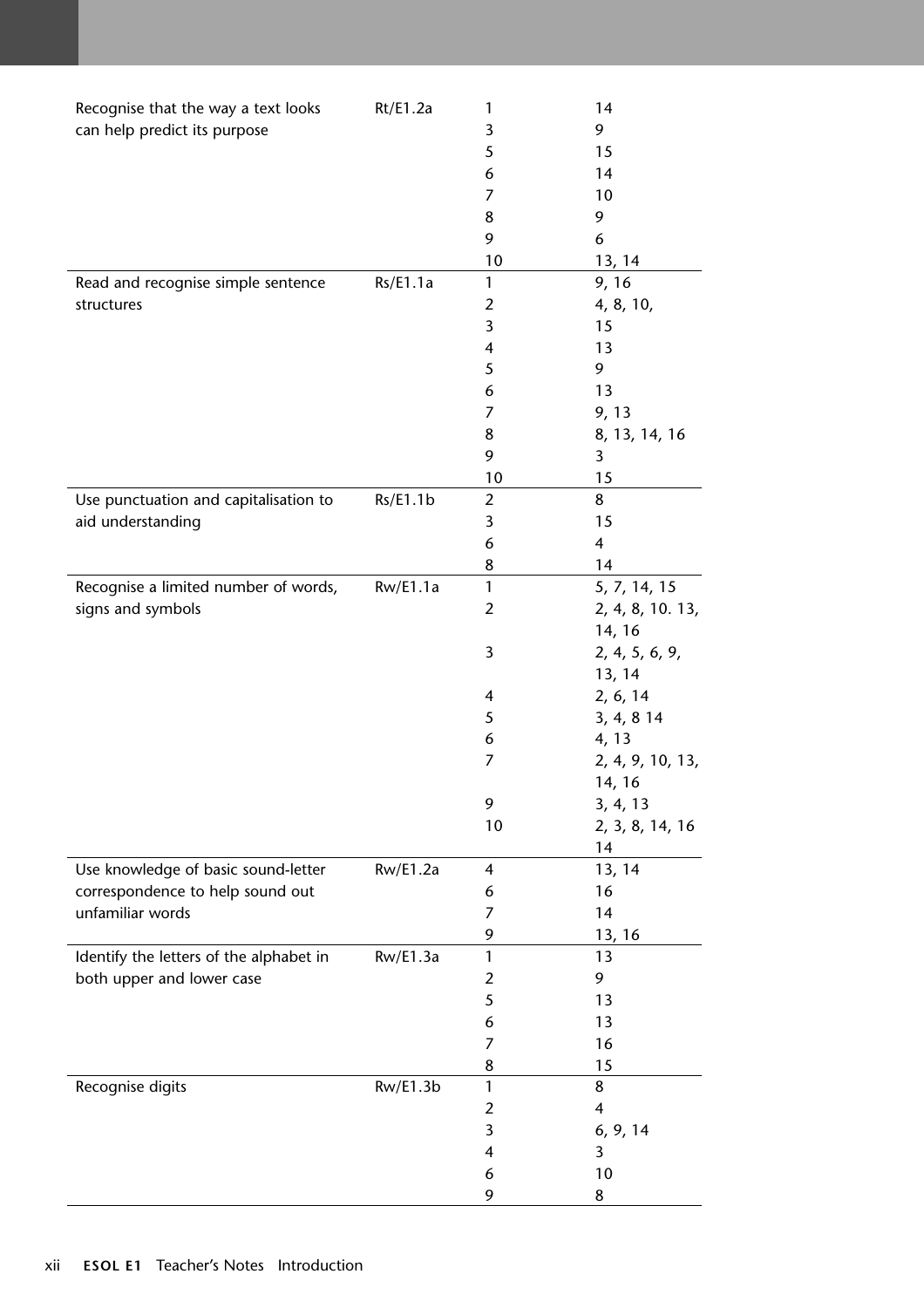| Compose very simple text to            | Wt/E1.1a | 1              | 9             |
|----------------------------------------|----------|----------------|---------------|
| communicate ideas or basic information |          | $\overline{2}$ | 5, 15         |
|                                        |          | 3              | 5, 15         |
|                                        |          | 4              | 10, 16        |
|                                        |          | 5              | 7, 13,        |
|                                        |          | 6              | 4, 13         |
|                                        |          | 7              | 14            |
|                                        |          | 8              | 9, 13, 14     |
|                                        |          | 9              | 6, 9,         |
|                                        |          | 10             | 13, 15        |
| Construct a simple sentence, using     | Ws/E1.1a | 1              | 9, 16         |
| basic word order and verb form         |          | 2              | 4, 8, 13, 15  |
|                                        |          | 3              | 15            |
|                                        |          | 4              | 7, 13, 16     |
|                                        |          | 6              | 4, 13, 16     |
|                                        |          | 8              | 10, 14        |
|                                        |          | 9              | 13            |
|                                        |          | 10             | 15            |
| Use basic punctuation to aid           | Ws/E1.2a | 1              | 16            |
| understanding of where sentences       |          | 2              | 8, 15         |
| begin and end                          |          | 3              | 15            |
|                                        |          | 4              | 16            |
|                                        |          | 6              | 4,            |
|                                        |          | 7              | 14            |
|                                        |          | 8              | 14, 16        |
|                                        |          | 9              | 15            |
| Use basic punctuation to write         | Ws/E1.3a | 1              | 13            |
| about oneself                          |          | 4              | 13            |
| Use and spell correctly some personal  | Ww/E1.1a | 1              | 8, 9, 14, 15  |
| key words and familiar words           |          | $\overline{2}$ | 8, 14, 15, 16 |
|                                        |          | 3              | 16            |
|                                        |          | 5              | 4             |
|                                        |          | 6              | 16            |
|                                        |          | 7              | 4,            |
|                                        |          | 8              | 14, 15, 16    |
|                                        |          | 9              | 8, 13, 16     |
| Use knowledge of basic sound-letter    | Ww/E1.1b | $\overline{2}$ | 14, 16        |
| correspondence and letter patterns     |          | 3              | 16            |
| to aid spelling                        |          | 4              | 13            |
|                                        |          | 5              | 16            |
|                                        |          | 6              | 16            |
|                                        |          | 8              | 15            |
|                                        |          | 9              | 13,           |
|                                        |          | 10             | 16            |
| Develop strategies to aid spelling     | Ww/E1.1c | $\overline{2}$ | 14, 16        |
|                                        |          | 5              | 16            |
|                                        |          | 10             | 16            |
| Form the letters of the alphabet using | Ww/E1.2a | 1              | 13            |
| upper and lower case                   |          | 3              | 13            |
|                                        |          | 8              | 13            |
|                                        |          | 9              | 8, 13, 14,    |